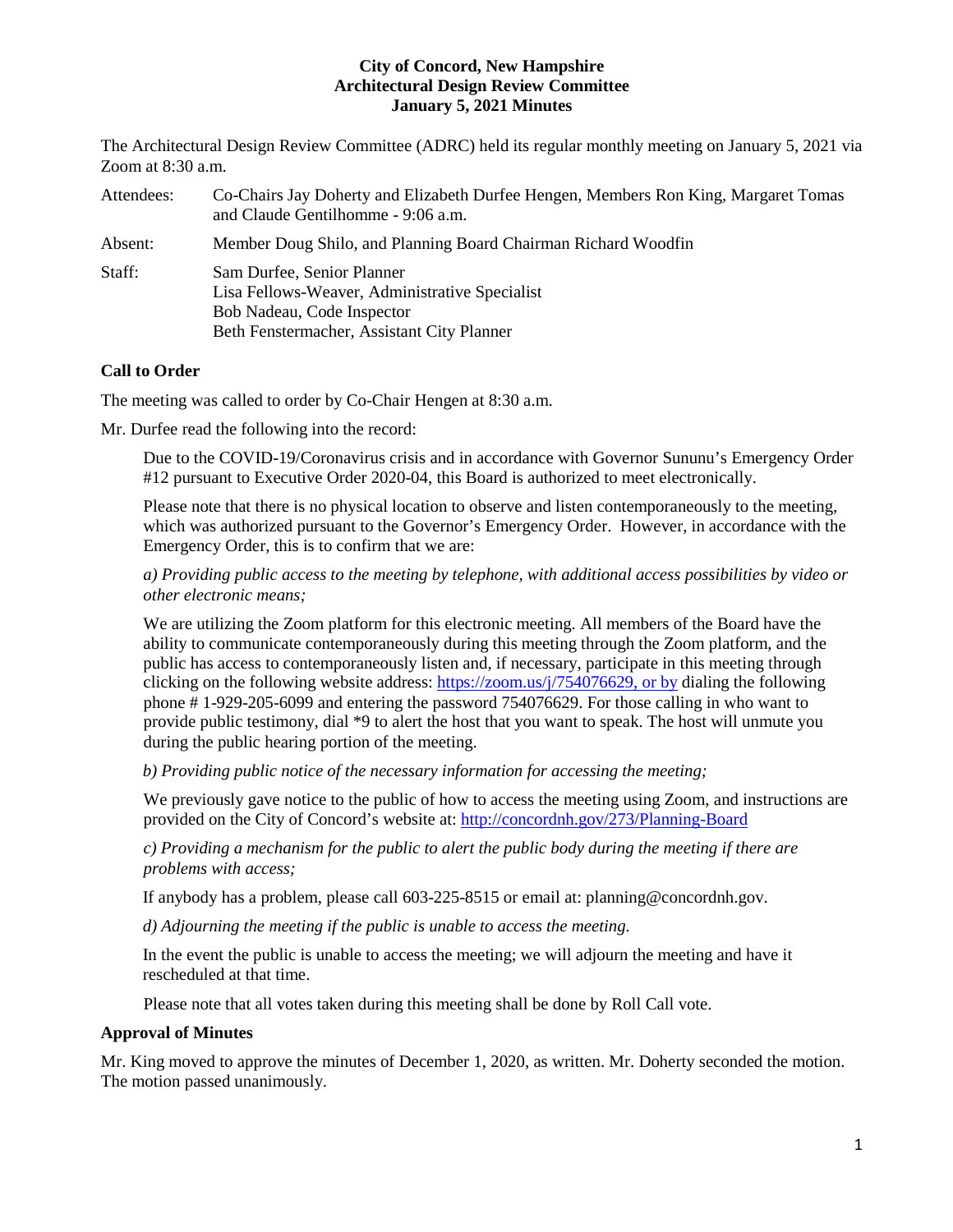# *Sign Applications*

1. Caring Family Dentistry requests ADR approval for the replacement of two internally illuminated wall signs at 327 Loudon Road in the Gateway Performance (GWP) District.

Andrew Yvars from Fleet Graphics represented the application.

Mr. Doherty made a motion, seconded by Mr. King, to recommend approval of the sign design, as submitted.

The motion passed unanimously with a roll call vote as follows:

Ms. Hengen – in favor Mr. Doherty – in favor Mr. King – in favor Ms. Tomas – in favor

2. [Rite Aid](https://www.concordnh.gov/DocumentCenter/View/16575/92-South-St---ADR) requests ADR approval for the replacement of six internally wall signs and the replacement of an internally illuminated freestanding sign at 92 South Street in the Neighborhood Commercial (CN) District.

Jason Gagnon represented the application.

Mr. Gagnon stated that a variance had been granted to allow the additional façade signage. He gave an overview of the sign package explaining that the proposal is to replace all signage on the exterior walls and reface the freestanding sign.

Mr. Doherty stated that providing night views of the signs was appreciated. He asked about the white background in the free-standing sign. Mr. Gagnon stated that the white background will light up as will the logo in the pylon sign, but recognizes that it is the preference of this Committee that white backgrounds be opaque and he will pass this on to the owner.

Mr. King made a motion, seconded by Mr. Doherty, to recommend approval of the sign design, as submitted, with the recommendation that the white areas in the pylon sign will be opaque.

The motion passed unanimously with a roll call vote as follows:

Ms. Hengen – in favor Mr. Doherty – in favor Mr. King – in favor Ms. Tomas – in favor

3. Market Street Settlement Group requests ADR approval for the installation of a new non-illuminated wall sign at 91-93 North State Street in the Civic Performance (CVP) District.

Virgil Williams represented this application.

Mr. Williams provided a brief overview of the sign proposal. He stated that the materials proposed for the letters are vinyl and laminate. The letters will be attached to the building.

Mr. Doherty asked about the height of the sign and if it will align with the neighboring signs. Mr. Williams replied yes.

Mr. Doherty made a motion, seconded by Ms. Tomas, to recommend approval of the sign design, as submitted. Mr. Doherty amended the motion to include the condition that the new sign will align with the sign on the opposite side. Ms. Tomas seconded the amendment.

The motion passed unanimously with a roll call vote as follows:

Ms. Hengen – in favor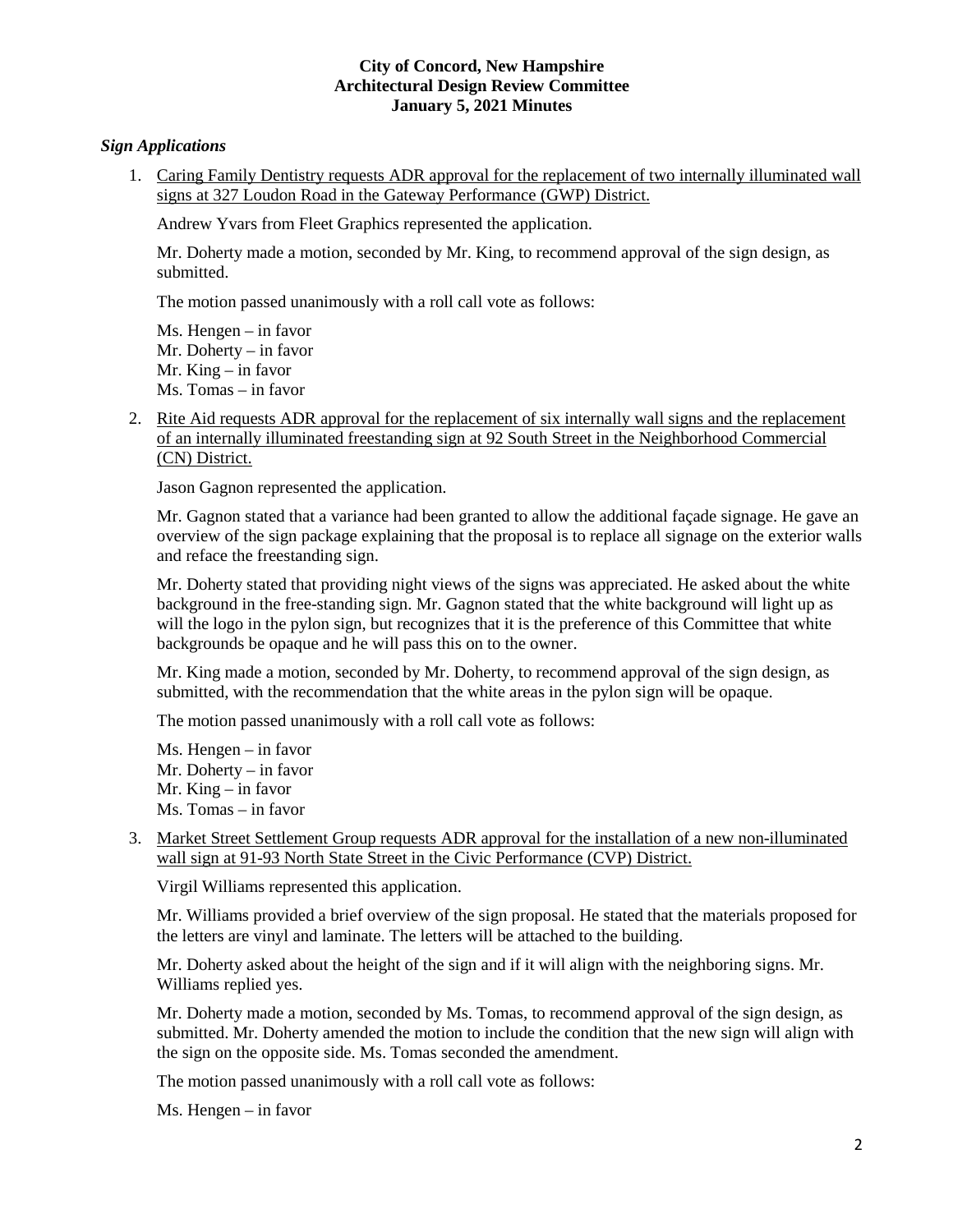Mr. Doherty – in favor Mr. King – in favor Ms. Tomas – in favor

Mr. Durfee noted that the following four agenda items are sign applications that are all for 211 Loudon Road. He explained that there were some issues with signage on the site and the applicants are working to bring the signage into compliance. Mr. Nadeau added that some business owners are using this as an opportunity to revise their existing signs or add signs.

4. Hodges Development Corp., on behalf of the US Army Corps. Of Engineers, requests ADR approval for the replacement of a non-illuminated wall sign and an externally illuminated panel on a freestanding sign at 211 Loudon Road in the Gateway Performance (GWP) District.

No one was present representing this application.

Mr. Durfee gave a brief overview of the sign package for the wall sign and the panel in the pylon.

Mr. Dougherty stated that the proposed wall sign is a good alignment, is easy to see, and find the location.

Mr. Doherty made a motion, seconded by Mr. King, to recommend approval of the sign designs, as submitted.

The motion passed unanimously with a roll call vote as follows:

Ms. Hengen – in favor Mr. Doherty – in favor Mr. King – in favor Ms. Tomas – in favor

5. Hodges Development Corp., on behalf of Rick Smith, requests ADR approval for the installation of a new externally illuminated wall sign at 211 Loudon Road in the Gateway Performance (GWP) District.

No one was present representing this application.

Mr. Durfee explained that the request is for a new wall sign above the window. Mr. Nadeau noted that the proposed materials would be PVC.

Mr. King expressed concern about the proposed size and location of the sign. He added that he does not feel that there is sufficient information provided. Ms. Tomas agreed and asked about lighting as there is no information provided yet lighting is proposed.

Mr. King made a motion, seconded by Ms. Tomas to table the application to the next meeting to allow the applicant to provide additional information relative to the size and location of the sign and the proposed lighting.

The motion passed unanimously with a roll call vote as follows:

Ms. Hengen – in favor Mr. Doherty – in favor Mr. King – in favor Ms. Tomas – in favor

6. Hodges Development Corp., on behalf of Rick Smith, requests ADR approval for the replacement of a non-illuminated wall sign, the replacement of two internally illuminated window signs, and the replacement of an externally illuminated panel on a freestanding sign at 211 Loudon Road in the Gateway Performance (GWP) District.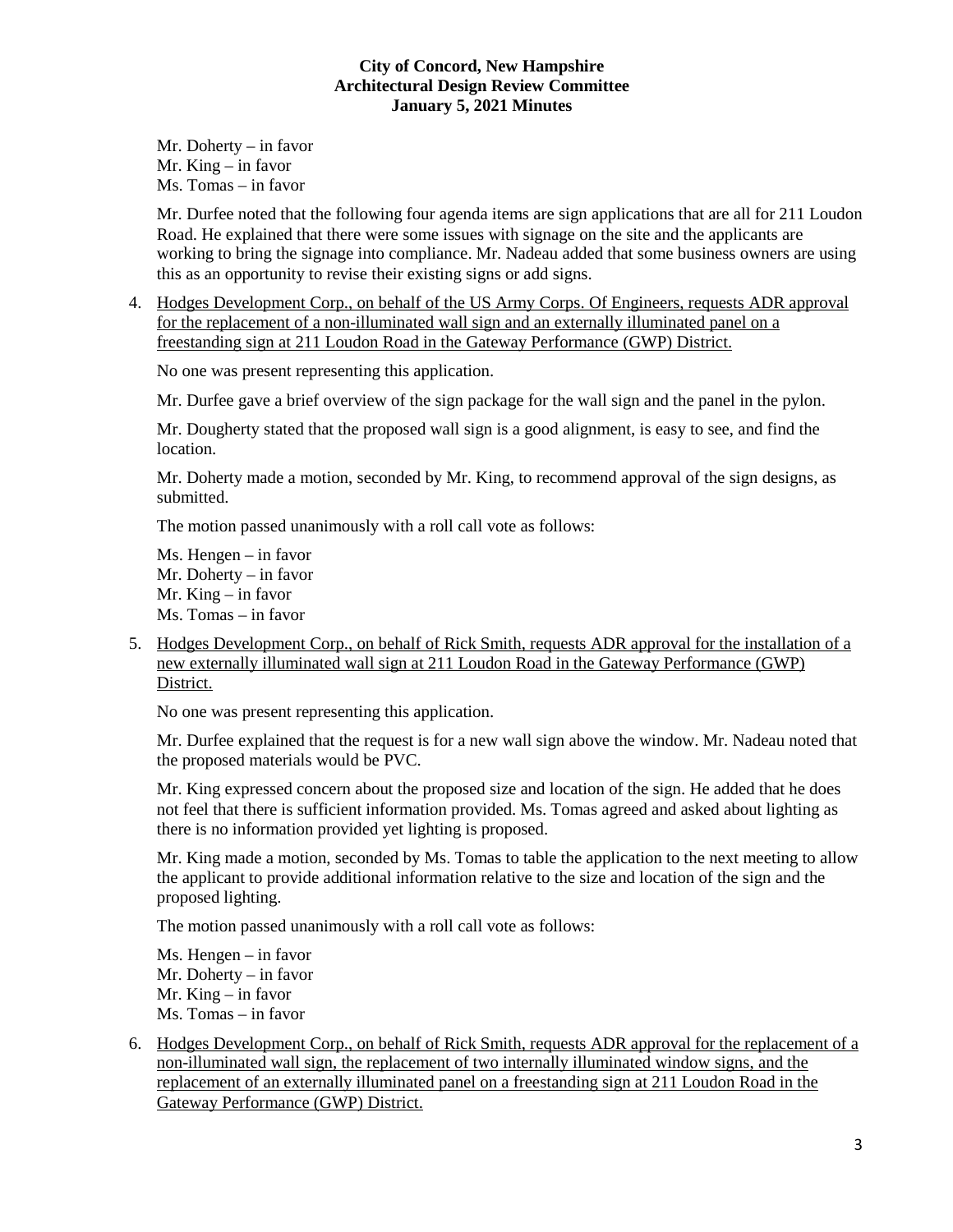No one was present representing this application.

Mr. Durfee stated that the applicant has requested to replace four signs for the CBD Store; three building signs in total and a panel within the pylon.

A discussion was held regarding the window signage. Members felt that the window signage is excessive. Mr. Nadeau explained that with a temporary sign, 30% of the window is approved for signage, but for a permanent sign, what is shown in the package is allowed. Mr. Nadeau stated that all three signs proposed are allowed; door signs are directional and are not included in the square footage so the proposal does not exceed the square footage allowed.

Ms. Tomas commented that the proposed signs and pylon panel are attractive. However, the wording within the window is very overwhelming. Ms. Hengen commented that the two flanking windows go beyond the purpose of building identification. Ms. Tomas suggested using what is shown on the center window pane only. Ms. Hengen agreed.

Mr. Doherty stated that all of the signage of the entire building should be similar for each business so it is all connected. He stated that it seems out of place to have any signage over the doorways. Mr. King added that it would be nice to have more cohesive signage throughout the buildings.

# *Claude Gentilhomme arrived at 9:06 a.m.*

A discussion was held regarding tabling the application for more clarification. Mr. Durfee stated that all of the signs are installed. Discussion ensued regarding alternative sign locations rather than over the entrances. Also noted was the different business names in the signs.

Mr. King made a motion, seconded by Ms. Tomas to recommend approval of the signs with the following conditions:

- Move the wall sign over between the door and the window and lower it as appropriate;
- Clear all signage in window panes except for middle pane, and clarify the title of the business between the panel on the pylon sign and the wall sign; and
- Provide updated information to staff.

The motion passed unanimously with a roll call vote as follows:

Ms. Hengen – in favor Mr. Doherty – in favor Mr. King – in favor Ms. Tomas – in favor Mr. Gentilhomme – in favor

7. Hodges Development Corp., on behalf of True Confections, requests ADR approval for the replacement of a non-illuminated wall sign, the installation of a new non-illuminated wall sign, the replacement of an externally illuminated panel on a freestanding sign, and the installation of a new non-illuminated projecting sign at 211 Loudon Road in the Gateway Performance (GWP) District.

Paul Foskitt of True Confections, represented the application.

Mr. Nadeau stated that all of the four proposed signs meet the regulations; two wall signs, pylon panel sign, and a blade sign.

Mr. Foskitt stated that they are trying to add more signage to improve visibility as they are so far back from Loudon Road. He stated that the sign handing is a banner; however, they would like to add a sign hanging from the roof or add to the gable end as they are allowed more signage based on the square footage.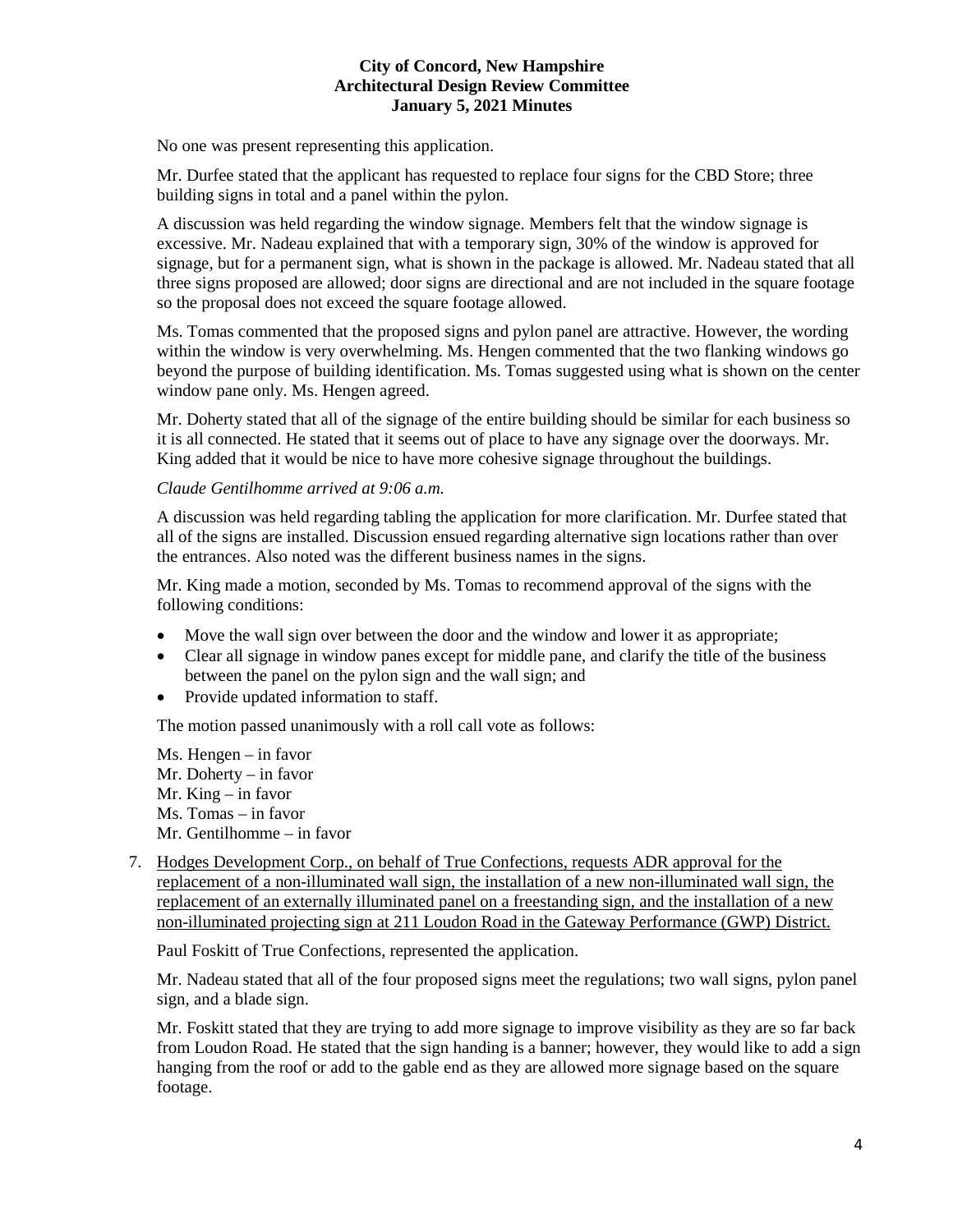Lengthy discussions were held regarding the location of the hanging sign for best visibility. In addition, the 3x5 sign to the right of the door was noted as being confusing and was determined to have no real benefit as a sign due to the placement of the "open" flag. Mr. Foskitt explained that this sign was a replacement to what existed when they moved to this location. He stated that they want to make it known where they are in the complex and are open for business.

The pylon panel and the colors were discussed. Ms. Hengen stated that the pylon sign is a disservice to the business as the colors do not indicate the same business. Mr. Foskitt replied that he understands the need for continuity of the signage; however, with the traffic speed and the number of signs in the pylon it is difficult to read and identify any business. He stated it is difficult to pick out any one sign as one drives by and there is a variety of colors on the pylon. He explained that he was looking for something that stood out and did not blend in with the existing signs. He noted that the pylon sign is different than now than what is presented in the sign package. Mr. Doherty commented that the Committee should be looking at and approving what exists.

Discussion ensued as members offered suggestions for a simpler sign design that may be more visible and overall a better design. Mr. Foskitt expressed concern and frustration with the costs of the signs, and the additional costs of the permits. He added that he would then have to pay for new signs should he choose to change the design and/or size based on these Committee's suggestion or recommendations. Mr. Doherty stated that he likes the color logo of the business and wished the pylon sign had a similar logo with the colors. He added that he understands the costs involved. Mr. Gentilhomme agreed and expressed concern with the different signs for this business and another business, as well as the differences in the pylon signs.

Mr. Nadeau stated that all of the tenants in the complex, except for the Armed Forces, have all been there and have had signs without permits so they are trying to correct that matter now and bring all of the signs into compliance with proper signage and permits. He noted that all temporary signage has since been addressed and removed. At this time, some tenants are taking this as an opportunity to modify their signs. He added that he has not seen the pylon since the picture was taken to see any changes with and will look into.

Mr. Foskitt expressed frustration with the current regulations in place and the need to review them as they were put in place 30 years ago. They may not be applicable in this time. Mr. Nadeau explained that the site plan regulations deem any sign replacement to be change, which requires ADRC review along with fees for the new sign permit.

Ms. Tomas made a motion, seconded by Mr. King, to recommend the following:

- Recommend approval of the pylon sign with the condition that if the pylon sign is to be replaced it should be replaced to match the current banner;
- Recommend approval of the hanging blade ice cream cone sign, as submitted;
- Recommend sign 1 be removed;
- Recommend sign 2 be relocated to where sign 1 was and reconfigure sign 2 to a size that will fill the space between the windows and trim boards and is the same height of window or allowed by code, keeping within similar colors and font design of the existing sign 2; and
- Recommend that the applicant consider adding a sign to the glass pane of the door that reflects the business name.
- The applicant may choose to submit the designs to staff for additional review.

The motion passed unanimously with a roll call vote as follows:

Ms. Hengen – in favor Mr. Doherty – in favor Mr. King – in favor